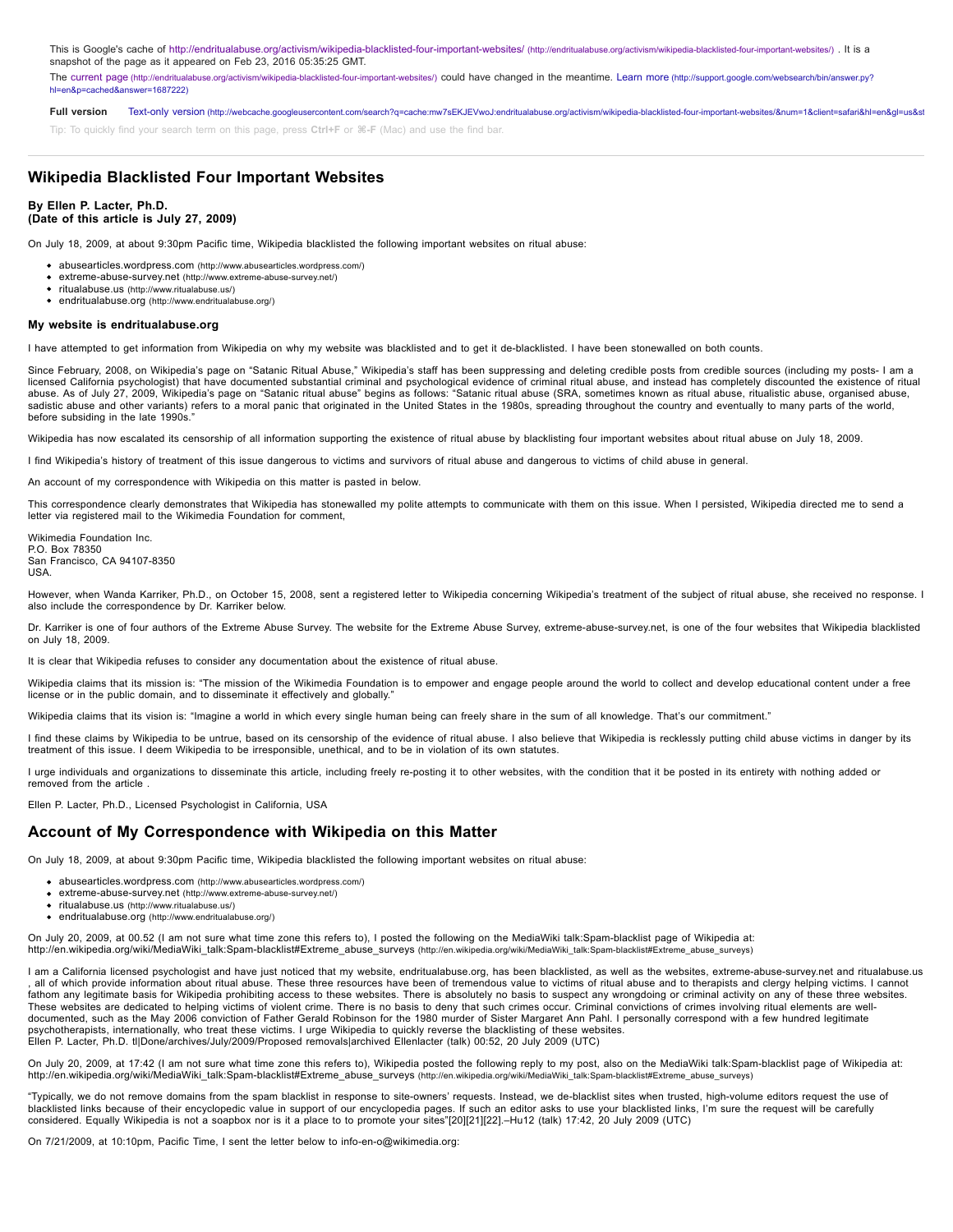Dear Wikipedia,

I see that my website has been blacklisted on Wikipedia. My website is endritualabuse.org. I understand from your website that blacklisting happens in response to spam. I read this: http://meta.wikimedia.org/wiki/Spam\_blacklist/About I have never spammed Wikipedia. In fact, I only posted to Wikipedia once or twice, on the page on satanic ritual abuse, perhaps a year ago (now deleted). I posted with my real name, as I do everywhere. I have nothing to hide from anyone.

I have read the Wikipedia page on blacklisting, and still do not understand the process. Please help me understand the basis of blacklisting a website. Does this happen when Wikipedia believes that someone is sending spam from a website? Can spam be sent from a website? I thought spam could only be sent from an email address. My email address is ellenlacter@earthlink.net. I have only one email address (the same one since I went online)

My website is mine and mine alone. If you believe that a spammer is co-owner of my website, I can assure you that this is not true. I am a licensed psychologist and am very cautious and above-board in everything I do. I am not violating any Wikipedia guidelines, any net ethics, other ethics, or laws.

Please help me understand this process. Some people have told me that they are quite disturbed that my site is blacklisted. I cannot even explain to them why this happened. Please help me understand.

Warmly, Ellen P. Lacter, Ph.D., California licensed psychologist since 1986.

As of 7/24/2009, I had received no response. So, on 7/24/2009, at 6:37pm Pacific Time, I sent the letter below to info-en-o@wikimedia.org :

Dear Wikipedia,

On 7/21/2009, at 10:10pm, Pacific Time, I sent the letter below to info-en-o@wikimedia.org It is now 6:37 pm, Pacific time, on 7/24, and I have received no response. I note that on this page, http://en.wikipedia.org/wiki/Wikipedia:AN/I#unproductive\_editing\_by\_a\_possible\_sockpuppet, "Versageek" wrote on 20:37 on July 24, 2009: "I expect we'll see an increase in this sort of activity, they are upset because we've spam blacklisted a number of domains related to SRA that were being used to spam. –Versageek 20:37, 24 July 2009 (UTC)" It appears that this comment may relate to my letter below asking about why my website has been blacklisted. Yet, no one has done me the courtesy of explaining the basis for my website being blacklisted. I request that my query below be given to the appropriate party at Wikipedia and that I receive the courtesy of a response. If I do not receive a response, I will have no choice but to take additional steps to attempt to reverse Wikipedia's censorship of my website.

Sincerely, Ellen P. Lacter, Ph.D..

On 7/24/2009, at 8:24pm Pacific time, I received an email response from "External links "

This was a very short response. I must paraphrase it to avoid any copyright infringement that may apply. The response stated that my request to de-blacklist my website was declined. It explained that Wikipedia does not de-blacklist websites from its spam blacklist in response to requests by website owners, but that Wikipedia de-blacklists websites when trusted, highvolume editors request use of the blacklisted websites because they are valuable to Wikipedia in its projects, and if such an editor did so, they would consider removing my website from the blacklist.

On 7/25/2009, at 10:58am, I replied with the following email to "External links ":

July 25, 2009

Dear Mr.

You have not answered any of my questions about why my website has been blacklisted, including:

1. Please help me understand the basis of blacklisting a website.

2. Does this happen when Wikipedia believes that someone is sending spam from a website?

3. Can spam be sent from a website?

4. I am not violating any Wikipedia guidelines, any net ethics, other ethics, or laws. Please help me understand this process.

Instead, you "decline" to de-blacklist my website, and you tell me that [paraphrased: Wikipedia does not de-blacklist websites from its spam blacklist in response to requests by website owners, but that Wikipedia de-blacklists websites when trusted, high-volume editors request use of the blacklisted websites because they are valuable to Wikipedia in its projects, and if such an editor did so, they would consider removing my website from the blacklist.]

Very few websites would meet this criterion: "trusted, high-volume editors" use them to "support" your projects.

Millions of websites, most websites, are subject-specific, so would not be used by high-volume editors.

Wikipedia articles are subject-specific as well, and only refer to a few websites each. These other millions of subject-specific websites are not censored by Wikipedia.

Instead, Wikipedia is selectively censoring a number of important websites about criminal ritual abuse, much of it of children.

Since February, 2008, on Wikipedia's page on "Satanic Ritual Abuse", Wikipedia's editors have been suppressing and deleting credible posts from credible sources (including my posts- I am a licensed California psychologist) that documented substantial criminal and psychological evidence of criminal ritual abuse, and instead completely discounts the existence of ritual abuse.<br>Today, July 25, 2009, at 11:00 a abuse, sadistic abuse and other variants) refers to a moral panic that originated in the United States in the 1980s, spreading throughout the country and eventually to many parts of the world, before subsiding in the late 1990s.

This past week, Wikipedia staff has blacklisted a number of the most important websites about ritual abuse. And now [name of Wikipedia representative who emailed me], of Wikipedia staff, at info-en-l@wikimedia.org refuses to provide me with any basis for censoring my website.

This is an escalation in Wikipedia staff's suppression of evidence of criminal ritual abuse of children, an act that does great harm to victims by reducing their likelihood of being believed, protected, and helped.

I will not attempt to do the impossible, that is, to attempt to find or develop "trusted, high-volume editors" who "support" your projects, to support the de-blacklisting of a subject-specific website.

Instead, I hope to receive a response from Wikipedia that demonstrates a complete reversal of its censorship and suppression of information on this subject.

In the absence of such a response, I will widely circulate among mental health professionals, law enforcement professionals, and victims of ritual abuse and other child abuse, child abuse advocates and activists, and the general public, my correspondence with Wikipedia on this matter, and Wikipedia's correspondence or lack of correspondence with me, and will publish this correspondence on my website and permit others to publish it on their websites as well.

Thank You, Ellen P. Lacter, Ph.D.

On 7/25/2009, at 8:44pm Pacific time, I received an email response from "External links ":

This was a shorter response. I again paraphrase it to avoid any possible copyright infringement. The Wikipedia representative said he was not a staff member of Wikipedia or the Wikimedia<br>Foundation, and that he did not spe address: Wikimedia Foundation Inc., P.O. Box 78350, San Francisco, CA 94107-8350 USA

On 7/25/2009, at 10:10pm Pacific time, I wrote the following email to "External links ":

Dear Mr.

.

You wrote: [paraphrased: that you are not a staff member of Wikipedia or the Wikimedia Foundation, and that you did speak on behalf of Wikipedia. You said that if I wished to contact the Wikimedia Foundation for comment, I should do so by registered mail, and provided the address: Wikimedia Foundation Inc.,

P.O. Box 78350, San Francisco,

CA 94107-8350 USA]

I find no logic in your statement that you are not speaking on behalf of Wikipedia.

You are the person who responded when I wrote to:

Your previous email used the terms, "We", and "our", meaning Wikipedia, when you wrote [paraphrased: that "we" do not de-blacklist websites from "our" spam blacklist in response to<br>requests by website owners, but that "we" It is obvious that you were vested by Wikipedia with the authority to decline my request to de-blacklist my website!

Now, you are claiming you have no authority and are directing me to send registered letters to Wikipedia. My website was removed without a registered letter to me.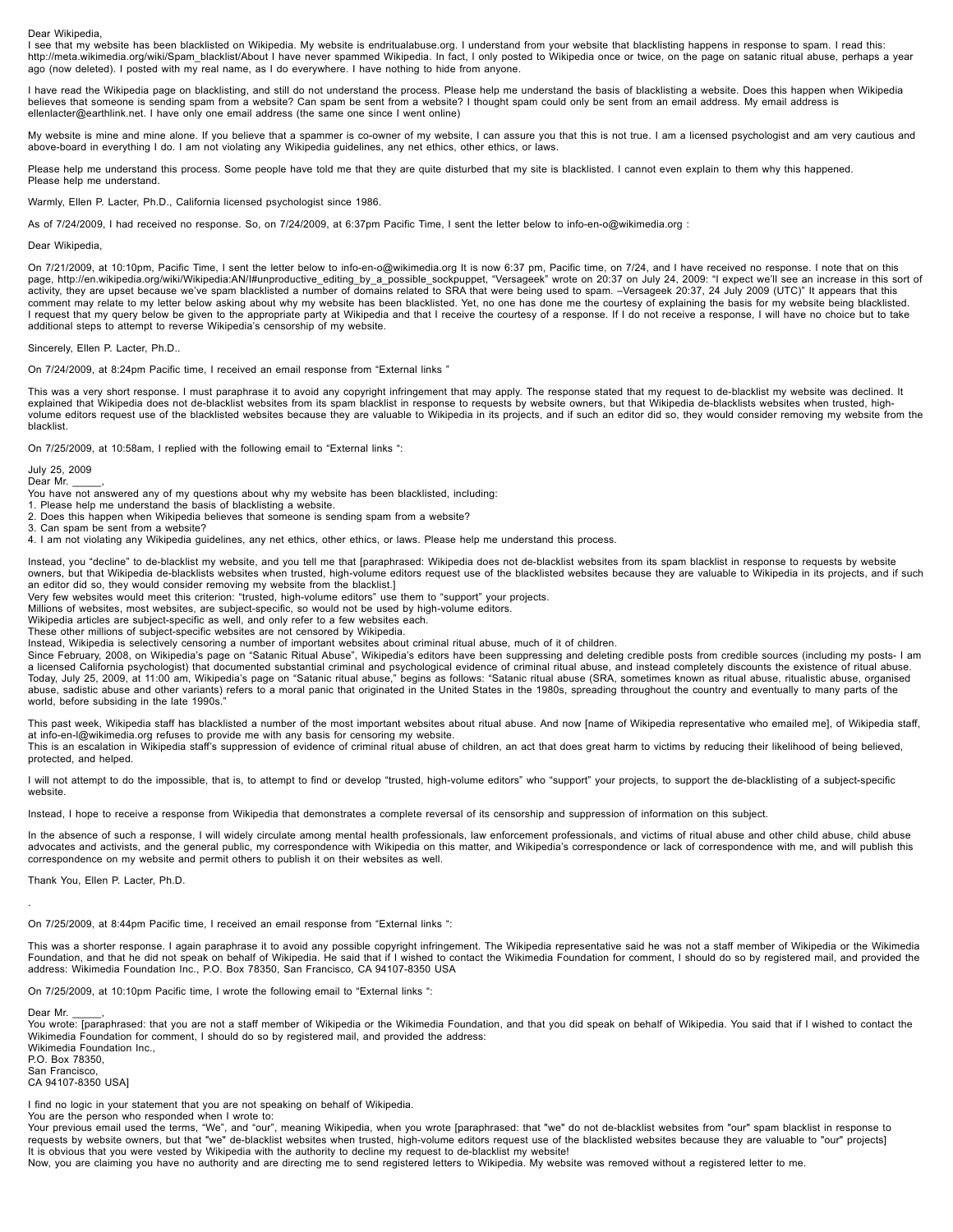You refused to de-blacklist my website without a registered letter to me. I believe my correspondence has already been shared with individuals in authority at Wikipedia. I will not engage in the inconvenience of writing registered letters to right his wrong. I will proceed in other directions to right this wrong.

Thank You, Ellen Lacter, Ph.D.

On July 25, at 11:19pm Pacific time, I received an email response from "External links " This was shorter response, slightly longer than the earlier two responses. I again paraphrase it to avoid any possible copyright infringement.

This email stated that he was a volunteer email respondent and editor of Wikipedia. He said that he can work with other editors at Wikipedia to help to resolve issues involving the Wikipedia website. He also stated that he had no authority to make public statements on behalf of Wikipedia. He stated that the email response team always tries its best to help or to explain problems encountered with Wikipedia project. However, he said that I had made it impossible for him to help me by making ultimatums, and that there was nothing more he could do if I insist on making threats.

On 7/26/2009, at 12:06am Pacific time, I wrote the following email to "External links ":

#### Dear Mr.

Wikipedia blacklisted my website with no explanation on 7/18/2009. On 7/21/2009, I sought an explanation from info-en-o@wikimedia.org.

I was ignored.

I politely requested a response again on 7/24/2009.

On 7/24/2009, I finally received a response from you that ignored my questions about why my website had been blacklisted and that denied my request to have my website de-blacklisted. On 7/25/2009, I again wrote to you asking for a response to my unanswered questions.

Later, on 7/25/2009, you wrote back saying that you are not a staff member of Wikipedia, nor do you speak on its behalf, and that I should correspond with Wikipedia via registered mail.<br>I replied on 7/25/2009, that I find authority at Wikipedia, that I will not write registered letters to Wikipedia, and that I will proceed in other directions to right this wrong.

Now you claim of yourself that, [paraphrased: you are a volunteer email respondent and editor of Wikipedia, and that you can work with other editors at Wikipedia to help to resolve issues involving the Wikipedia website. You also stated that you had no authority to make public statements on behalf of Wikipedia. You stated that the email response team always tries its best to help or to explain problems encountered with Wikipedia project. However, you said that I had made it impossible for you to help me by making ultimatums, and that there was nothing more you could do if I insist on making threats.] I made three attempts at polite communication with Wikipedia. You and/or your email response team stonewalled me three times.

Now you portray Wikipedia's "email response team" as doing its [paraphrased: best to help or to explain problems encountered with Wikipedia project.] And you now claim that it is me who made communication impossible by falsely accusing me of making ultimatums and threatening you. My statement that, "I will proceed in other directions to right this wrong", is not an ultimatum. It is a statement of my intention to proceed in other directions than to communicate with Wikipedia. I have made no threats.

All of my actions have been, and will remain, completely legal. On the other hand, I believe that Wikipedia's censorship of my website with no stated justification, and with no explanation to me despite my three polite requests, may not be legal.

Ellen P. Lacter, Ph.D.

# **Certified Mail from Wanda Karriker, Ph.D., to Wikipedia, to Which Wikipedia Never Replied**

Wanda Karriker, Ph.D. [Address omitted]

October 15, 2008

Sue Gardner, Executive Director Wikimedia Foundation Inc. P.O. Box 78350

# San Francisco, CA 94107-8350

Dear Ms. Gardner:

Below is a copy of the email that I recently sent to you. I am enclosing a copy of Daniel Bryant's email reply which states I should contact you by certified mail. Please see highlighted section of this letter for my explanation for why I find it necessary to bypass editorial norms with my complaint.

After the email copied below is an Addendum to serve as another example of why I think it would be pointless for me (although others have done this in the past) to pursue this complaint through editorial dispute resolution.

#### October 12, 2008

To: Sue Gardner, Executive Director Wikimedia Foundation, Inc.

Re: My concern that SRA and connected Wikipedia articles promote pedophilia and other sadistic crimes against children.

I am a retired psychologist who spent my career working with both child and adult survivors of ideologically motivated crimes including satanic ritual abuse (SRA).

I do not believe that the Wikimedia Foundation knowingly chooses to empower pedophiles through your Wikipedia pages; therefore, I am making you aware of the Wikipedia entry: "Satanic Ritual Abuse" http://en.wikipedia.org/wiki/Satanic\_ritual\_abuse . When children disclose to trusted persons that they have been physically and sexually tortured by groups of pedophiles using satanic garb and accoutrements, it is reasonable to assume that those persons would turn to the search engines to learn more about such bizarre reports. Google currently lists Wikipedia as the top-ranked source for the term "satanic ritual abuse.

Because of this entry's heavily-biased portrayal that crimes conducted in the "context of occult or 'satanic' rituals . . . are now generally regarded as having been part of a moral panic . with only a minority of believers giving any credence to the existence of SRA" (from opening paragraph), I fear that the bodies, minds, and souls of terrified children – who may under threat of death tell about the perverted acts of their perpetrators – are at stake.

In the past, I have made edits to try to render this article more balanced and my edits have all been deleted. I have not chosen to go to the Discussion page to argue my points because a review of the discussion archives for the last five years shows that such an effort would be pointless. In reading the archives, I discovered that often new editors, who try to balance the entry with scholarly references that offer support for the existence of satanic ritual abuse, have been treated disrespectfully by editors who appear associated with an extremely skeptical point of view reflected by this recent comment on the SRA Discussion Page.

"SRA is not a topic of mainstream interest and the page should not place any emphasis on source and text that gives the impression that SRA is perceived as anything except a moral panic. WLU (t) (c) (rules – simple rules) 23:32, 9 October 2008." (from SRA Discussion Page).

Please make the Wikimedia Board of Directors aware of my concern. I deeply appreciate anything that you and the members of Wikimedia's Board of Directors can do to assure that Wikipedia does not empower pedophiles by allowing extremely biased entries such as the SRA entry to remain in your encyclopedia.

**Sincerely** Wanda Karriker, Ph.D. [Address omitted]

#### http://extreme-abuse-survey.net

Addendum: A more recent comment on the SRA Discussion page illustrates the POV of the page for the last five years:

"Just because everybody can edit wikipedia doesn't mean every single position is treated sympathetically. SRA is not, because it's considered a bullshit moral panic. WLU (t) (c) (rules – simple rules) 16:39, 14 October 2008 (UTC)"

This hardly appears to be a neutral, unbiased stance for a prominent editor. Indeed, a review of the Discussion archives shows that persons who have offered documentation that SRA is a proven phenomenon routinely have not been treated sympathetically.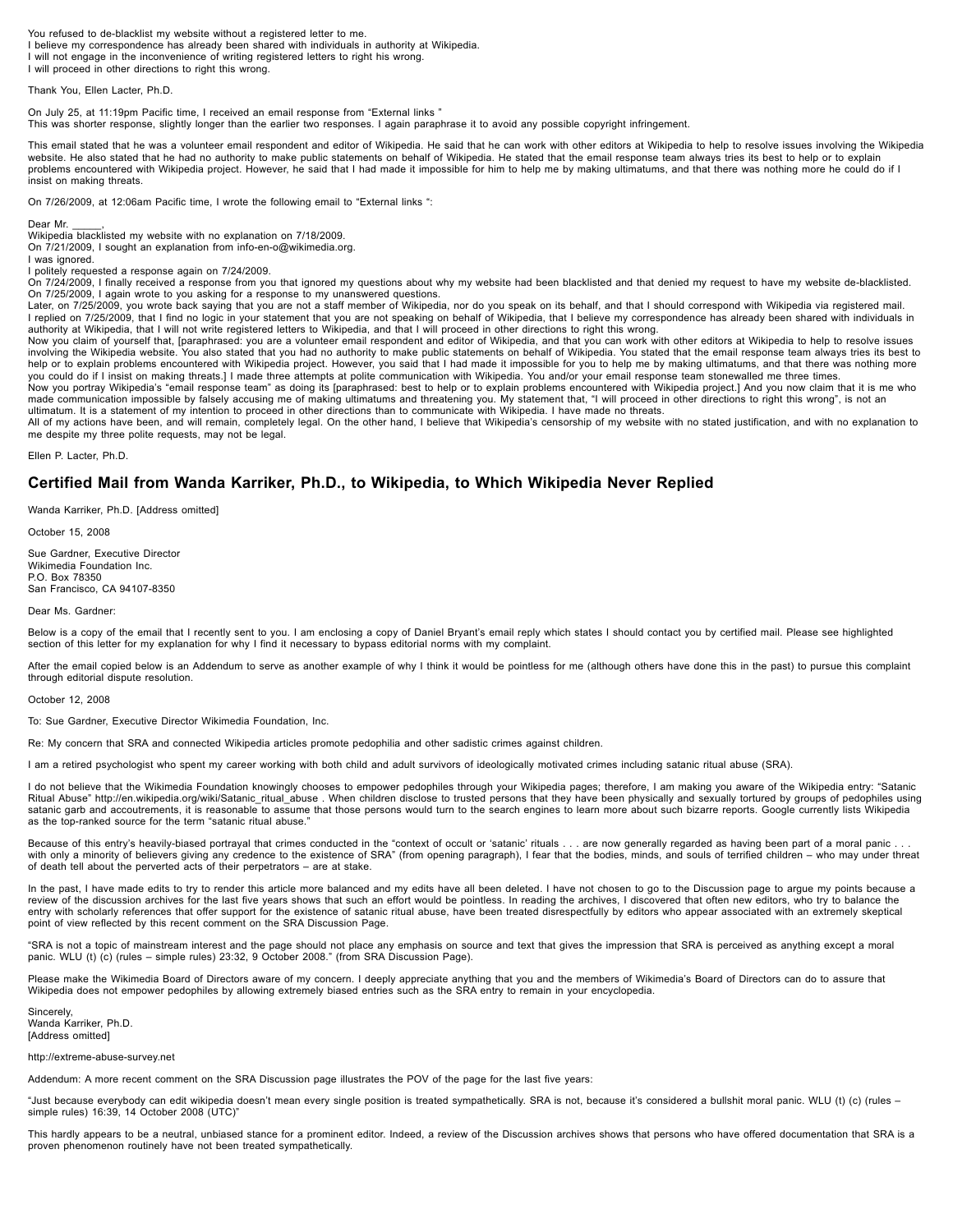On November 2, 2008, when Dr. Karriker had still received no response from Wikipedia to her letter, she circulated the rebuttal below on various internet lists.

The Truth about Satanic Ritual Abuse

A Rebuttal to Wikipedia's Portrayal of Satanic Ritual Abuse November 2, 2008 By Wanda Karriker, Ph.D.

Satanic Ritual Abuse (SRA) is NOT a moral panic. SRA is a subset of Ritual Abuse (RA).

Ritual abuse is defined in the Dictionary of Psychology as "A method of control of people of all ages consisting of physical, sexual, and psychological mistreatment through the use of rituals" (Corsini, 1999, p. 848).

Young, Sacks, Braun & Watkins (1991) use the term "satanic ritual abuse" to describe ritual abuse associated with satanic worship. Becker and Fröhling (1998) caution that (1) a ritual can be staged to make a victim believe that the ideological background is real, i.e., a child is made to think she has murdered a baby as a sacrifice to Satan or another deity, (2) that whether or not a ritual is staged, the victim is bound into the real or faked belief system of the perpetrator(s).

A June 2007 review of psychological and medical peer-reviewed journals yielded 47 empirical studies of the RA phenomenon.

Bottoms, Shaver, and Goodman (1996) indicate that the majority of surveyed therapists who have treated at least one alleged survivor believe their clients' claims of ritual abuse. Schmuttermaier and Veno (1999) report that none of the counselors in their Australian study believe that their clients intentionally fabricated claims of ritual abuse.

Bottoms et al. constructed a prototype of 386 cases from the decade of the 1980′s based on the particular features of abuse that clinical psychologists had heard from their clients. They found the following:

The most common feature of ritual cases was "forced sex." The next most common was "repeated practices." . . . Also common, however, were abuse by a member of a cult-like group; abuse related to symbols associated with the devil; abuse involving sacrifice or torture of animals; abuse involving excrement or blood; and abuse involving knives, altars, and candles. . . The least common features of ritualistic cases were abuse related to the breeding of infants for ritual sacrifice, abuse involving cannibalism, child pornography, and amnesic periods or preoccupation with dates. (p. 10)

Young et al. (1991) describe 37 adult patients, all diagnosed with multiple personality disorder (MPD) or dissociative disorder not otherwise specified who reported similar abuses by satanic cults. Apparently, most of the data were collected while the patients were in treatment with the authors. The article lists ten types of ritual abuse and the percentage of subjects who reported each type: sexual abuse (100%), witnessing and receiving physical abuse/torture (100%), witnessing animal mutilation/killings (100%), death threats (100%), forced drug usage (97%), witnessing and forced participation in human adult and infant sacrifice (83%), forced cannibalism (81%), marriage to Satan (78%), buried alive in coffins or graves (72%), forced impregnation and sacrifice of own child (60%).

Shaffer and Cozolino (1992) interviewed 19 women and one man who reported types and aftereffects of ritualistic abuse consistent with those reported by Young et al. All subjects reported witnessing the murder of animals, infants, children and/or adults. All reported suicidal ideation and half reported suicide attempts. The majority reported severe and sadistic forms of abuse by multiple perpetrators. Some reported continued recontact/revictimization into their adult years.

Satanic Ritual Abuse is an international phenomenon. Van der Hart, Boon, and Heijtmajer (1997) describe reports of SRA in the Netherlands, Belgium, Germany, Italy, Norway, Spain, South Africa, Switzerland, the United Kingdom, and the United States; Kent (1997), in Canada; and Schmuttermaier and Veno (1999), in Australia. An organization, Advocates for Survivors of Child<br>Abuse (2006), also includes report

In Ritual Abuse in the Twenty-First Century, German journalist, Ulla Fröhling (2008), writes about her study that was published as a book in 1996 titled Vater unser in der Holle (Our Father Who Art in Hell). Reprinted in 2008, it is about the life of a German woman with a background of satanic ritual abuse

The book had an impact: victims found a corroboration of their experiences in it, and doctors and trauma therapists who work with dissociative patients use it for workshops and training<br>courses. A parliamentary inquiry exa concluding report. Three surveys on ritual abuse were carried out. Together with Michaela Huber's textbook Multiple Personlichkeiten (Multiple Personalities), it changed the German public's perception of one of the darkest areas of organized violence. (p. 355)

Becker (2008) reported unpublished data from one of the above mentioned surveys, a 1997 study by Froeling and German psychotherapist Michaela Huber. Of 354 cases in treatment for the aftereffects of ritual abuse by 126 therapists and counselors from 61 locations in Germany, 58% reported that they had been ritually abused in a satanic cult.

Results from the 2007 International Extreme Abuse Surveys offered in English and German indicate that ritual abuse (including SRA) is widespread. More than 2000 persons from 40 countries responded to one or more of the surveys for adult survivors of extreme abuse in childhood (EAS), for professionals who work with survivors who report extreme abuse (P-EAS), and for caregivers of children who disclose ritual abuse and its associated mind control. SRA related data are reported by Becker, Karriker, Overkamp, and Rutz (2008):

On the EAS, 543 respondents reported that they were ritually abused in a satanic cult: 360 from the United States, 33 from Canada, 97 from Europe, and 53 from other countries. (p. 41)

Respondents on the P-EAS were asked to report the approximate number of their adult clients who had reported memories consistent with the abuses/tortures listed. Of 219 professionals who responded to the item: "Ritual abuse in a satanic cult," 20 reported none, 56 reported 1, 74 reported between 2 and 10; 28 reported between 11 and 20; 41 reported more than 20. (p. 44)

On the C-EAS, 55 caregivers reported that the child or children under their care had alleged a satanic cult as their perpetrator group. (p. 43)

Two web-based archives show legal proceedings and convictions related to SRA and other forms of RA.

Conviction List: Ritual Child Abuse The Satanism and Ritual Abuse Archive

For more psychological and legal evidence on the existence of SRA and other forms of RA see:

Brief Synopsis of the Literature on the Existence of Ritualistic Abuse

Publications on Ritual Abuse and Mind Control in 2008 Proof that Ritual Abuse Exists Satanic Ritual Abuse (SRA) is NOT a moral panic.

### **REFERENCES**

Advocates for Survivors of Child Abuse. (2006). Ritual abuse & torture in Australia. Online at http://www.asca.org.au/pdf\_public/brochure\_ritualabuse040201.pdf

Becker, Th. & Fröhling, U. (1998). Handout: Rituelle Gewalt (Ritual Violence). Kult-und Ritual-Trauma-Institut. Lueneburg.

Becker, Th. (2008). Re-searching for new perspectives: Ritual abuse/ritual violence as ideologically motivated crime. In R. Noblitt & P. Noblitt (Eds.), Ritual abuse in the twenty-first century (pp. 237-260). Bandon, OR: Robert D. Reed.

Becker, Th., Karriker, W., Overkamp, B., & Rutz, C. (2008). The Extreme Abuse Surveys: Preliminary findings regarding dissociative identity disorder. In A. Sachs & G.

Galton (Eds.), Forensic aspects of dissociative identity disorder (pp. 32-49). London: Karnac.

Bottoms, B. L., Shaver, P. R., & Goodman, G. S. (1996). An analysis of ritualistic and religion-related child abuse allegations. Law and Human Behavior

Corsini, R. J. (1999). The dictionary of psychology. Philadelphia: Brunner/Mazel.

Fröhling, U. (1996). (2008). Vater unser in der Hölle (Our Father Who Art in Hell). Bergisch-Gladbach: Luebbe.

Kent, S. (1997). Assessment of the satanic abuse allegations in the (name deleted) case. Online at http://www.arts.ualberta.ca/~skent/satanic.html

Schmuttermaier, J., & Veno, A. (1999). Counselors' beliefs about ritual abuse: An Australian study. Journal of Child Sexual Abuse, 8(3), 45-63. Abstract obtained from PsycINFO. No. 2000- 13414-003.